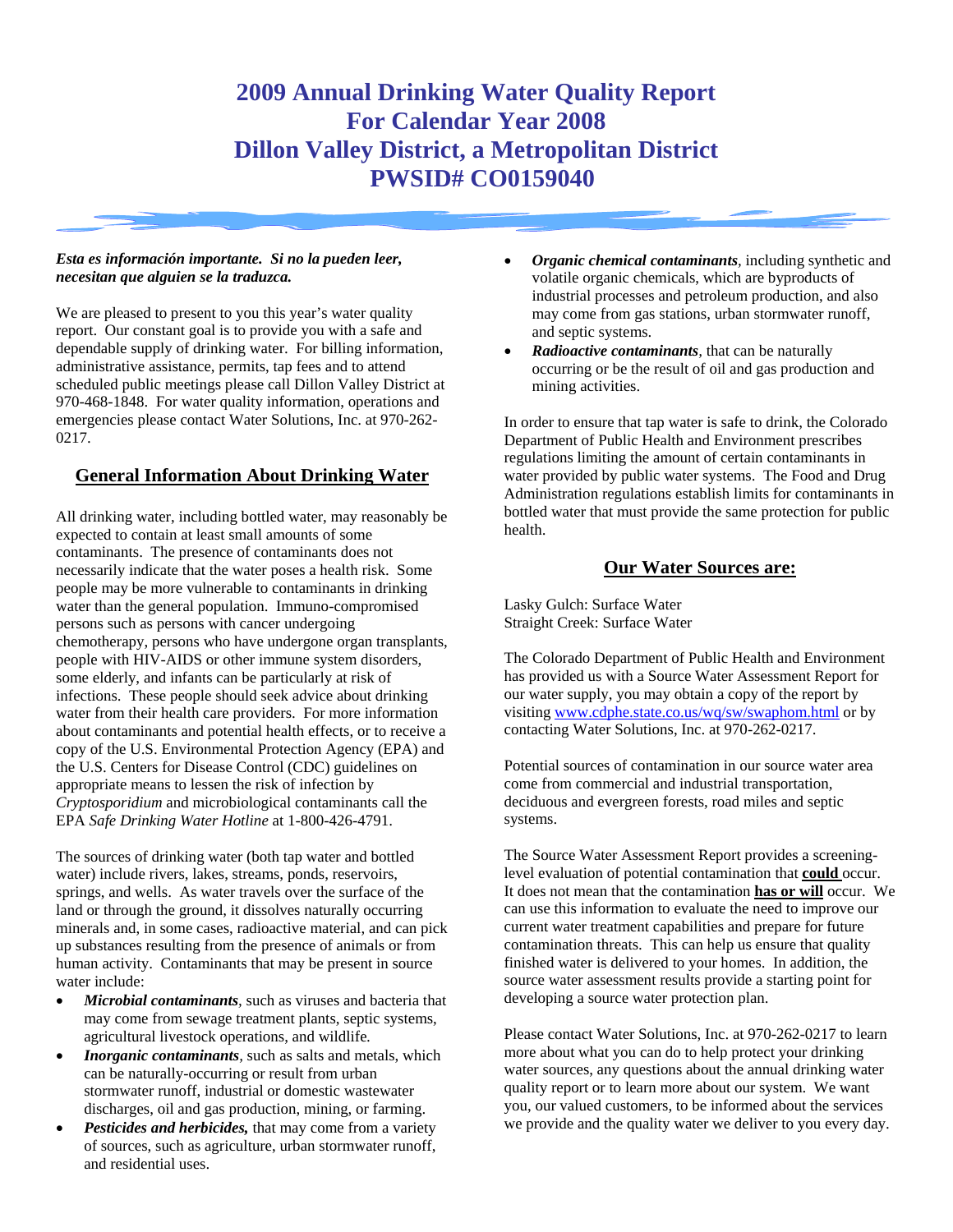# **Terms and Abbreviations**

To help you understand the terms and abbreviations used in this report, we have provided the following definitions:

- *Parts per million (ppm) or Milligrams per liter (mg/L)* one part per million corresponds to one minute in two years or a single penny in \$10,000.
- *Parts per billion (ppb) or Micrograms per liter (µg/L)* one part per billion corresponds to one minute in 2,000 years, or a single penny in \$10,000,000.
- *Parts per trillion (ppt) or Nanograms per liter (nanograms/L)* **-** one part per trillion corresponds to one minute in 2,000,000 years, or a single penny in \$10,000,000,000.
- *Parts per quadrillion (ppq) or Picograms per liter (picograms/L)* **-** one part per quadrillion corresponds to one minute in 2,000,000,000 years or one penny in \$10,000,000,000,000.
- *Picocuries per liter (pCi/L)* **-** picocuries per liter is a measure of the radioactivity in water.
- *Nephelometric Turbidity Unit (NTU)* **-** nephelometric turbidity unit is a measure of the clarity of water. Turbidity in excess of 5 NTU is just noticeable to the average person.
- *Action Level* **(AL) -** the concentration of a contaminant which, if exceeded, triggers treatment or other requirements which a water system must follow.
- *Action Level Goal (ALG***) -** The "Goal" is the level of a

contaminant in drinking water below which there is no known or expected risk to health. The ALG allows for a margin of safety.

- *Treatment Technique (TT)* **-** A treatment technique is a required process intended to reduce the level of a contaminant in drinking water.
- *Maximum Contaminant Level Goal* **(MCLG) -** The "Goal" is the level of a contaminant in drinking water below which there is no known or expected risk to health. MCLGs allow for a margin of safety.
- *Maximum Contaminant Level* **(MCL) -** The "Maximum Allowed" is the highest level of a contaminant that is allowed in drinking water. MCLs are set as close to the MCLGs as feasible using the best available treatment technology.
- *Maximum Residual Disinfectant Level Goal* **(MRDLG) -** The level of a drinking water disinfectant, below which there is no known or expected risk to health. MRDLGs do not reflect the benefits of the use of disinfectants to control microbial contaminants.
- *Maximum Residual Disinfectant Level* **(MRDL) -** The highest level of a disinfectant allowed in drinking water. There is convincing evidence that addition of a disinfectant is necessary for control of microbial contaminants.
- *Running Annual Average (RAA)* **-** An average of monitoring results for the previous 12 calendar months.

# **Water Quality Data**

We routinely monitor for contaminants in your drinking water according to Federal and State laws. The State of Colorado requires us to monitor for certain contaminants less than once per year because the concentrations of these contaminants are not expected to vary significantly from year to year, or the system is not considered vulnerable to this type of contamination. Some of our data, though representative, may be more than one year old.

**These tables show the results of our monitoring for the period of January 1 to December 31, 2008 unless otherwise noted.** 

|                  | <b>Turbidity</b>                                                                                                                                                   |                                         |                                 |                    |                                          |  |  |  |  |  |  |
|------------------|--------------------------------------------------------------------------------------------------------------------------------------------------------------------|-----------------------------------------|---------------------------------|--------------------|------------------------------------------|--|--|--|--|--|--|
|                  | <b>TT Requirement</b>                                                                                                                                              | Level Found                             | <b>Violation</b><br>(Yes or No) | <b>Sample Date</b> | <b>Likely Source of</b><br>Contamination |  |  |  |  |  |  |
|                  | Maximum 1.49 NTU for<br>any single measurement                                                                                                                     | Highest single measurement:<br>0.60 NTU | N <sub>0</sub>                  | Date:<br>5/23/2008 |                                          |  |  |  |  |  |  |
| <b>Turbidity</b> | Lowest monthly percentage of samples<br>meeting TT standard for our technology:<br>In any month, at least<br>95% of samples must be<br>less than 0.349 NTU<br>100% |                                         | N <sub>0</sub>                  | Month:<br>N/A      | Soil Runoff                              |  |  |  |  |  |  |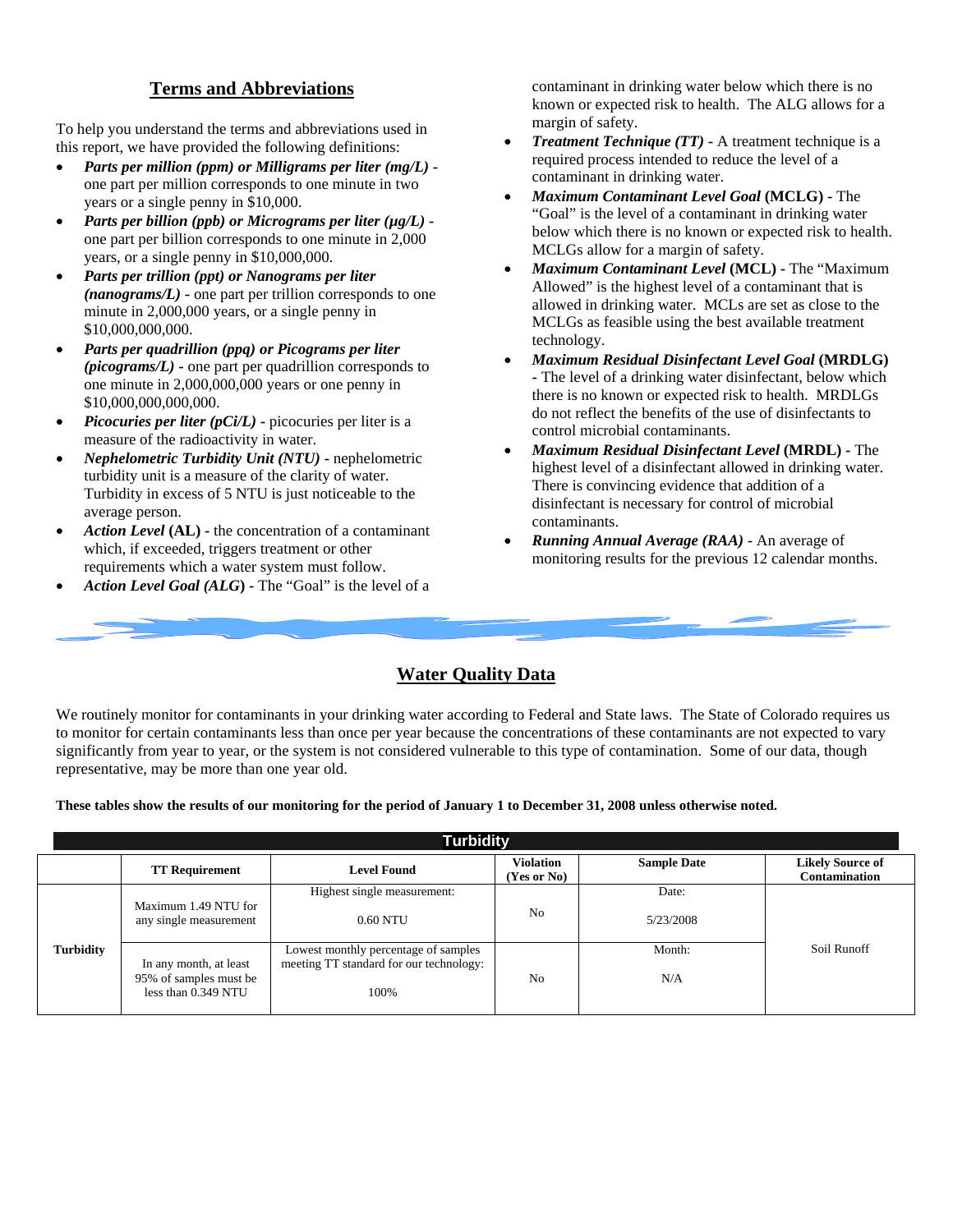|                    | <b>Lead and Copper</b> |          |              |                             |                                      |                                 |                       |                                                                                                              |  |  |  |
|--------------------|------------------------|----------|--------------|-----------------------------|--------------------------------------|---------------------------------|-----------------------|--------------------------------------------------------------------------------------------------------------|--|--|--|
| <b>Contaminant</b> | AL                     | ALG      | <b>Units</b> | 90 <sup>th</sup> Percentile | <b>Number</b><br>of Sites<br>over AL | <b>Violation</b><br>(Yes or No) | <b>Sample</b><br>Year | <b>Likely Source of Contamination</b>                                                                        |  |  |  |
| Copper             | 1.3                    | 1.3      | ppm          | 0.35                        |                                      | N <sub>0</sub>                  | 2008                  | Corrosion of household plumbing systems; erosion<br>of natural deposits; leaching from wood<br>preservatives |  |  |  |
| Lead               | 15                     | $\Omega$ | ppb          | 15                          |                                      | N <sub>0</sub>                  | 2008                  | Corrosion of household plumbing systems, erosion<br>of natural deposits                                      |  |  |  |

| <b>Disinfectants</b> |             |              |              |                                     |                                 |                       |                                         |  |  |
|----------------------|-------------|--------------|--------------|-------------------------------------|---------------------------------|-----------------------|-----------------------------------------|--|--|
|                      | <b>MRDL</b> | <b>MRDLG</b> | <b>Units</b> | Level<br><b>Detected</b><br>& Range | <b>Violation</b><br>(Yes or No) | <b>Sample</b><br>Year | <b>Source</b>                           |  |  |
| Chlorine             |             | 4            | ppm          | 0.52<br>to<br>1.53                  | No                              | 2008                  | Water additive used to control microbes |  |  |

|                                                             | <b>Disinfection By-Product Precursors</b> |                                                                                                                                                      |             |                                                                |  |  |  |  |  |  |
|-------------------------------------------------------------|-------------------------------------------|------------------------------------------------------------------------------------------------------------------------------------------------------|-------------|----------------------------------------------------------------|--|--|--|--|--|--|
| <b>Disinfection By-</b><br><b>Products</b>                  | Year                                      | <b>Compliance Description</b>                                                                                                                        | Requirement | <b>Typical Sources</b>                                         |  |  |  |  |  |  |
| Control of<br>Disinfection By-<br><b>Product Precursors</b> | 2008                                      | We used enhanced treatment to remove the required amount of natural<br>organic material and/or we demonstrated compliance with alternative criteria. | <b>TT</b>   | Natural organic material that is<br>present in the environment |  |  |  |  |  |  |

| <b>Disinfection By-Products</b>    |            |             |       |         |       |                    |                          |                            |                                                 |  |
|------------------------------------|------------|-------------|-------|---------|-------|--------------------|--------------------------|----------------------------|-------------------------------------------------|--|
| Contaminant                        | <b>MCL</b> | <b>MCLG</b> | Jnits | Average | Range | <b>Highest RAA</b> | Violation<br>(Yes or No) | <b>Sample</b><br>Date/Year | <b>Likely Source of</b><br><b>Contamination</b> |  |
| Haloacetic Acids<br>(HAA)          | 60         | N/A         | ppb   | 10      | 10    | 10                 | N <sub>0</sub>           | 8/7/2008                   | By-product of drinking<br>water disinfection    |  |
| Total<br>Trihalomethanes<br>(TTHM) | 80         | N/A         | ppb   | 11      |       | 11                 | N <sub>0</sub>           | 8/7/2008                   | By-product of drinking<br>water disinfection    |  |

|                                      | <b>Total Organic Carbon</b>                                                           |                                                             |                                                                                      |                                 |                |                                          |  |  |  |  |  |
|--------------------------------------|---------------------------------------------------------------------------------------|-------------------------------------------------------------|--------------------------------------------------------------------------------------|---------------------------------|----------------|------------------------------------------|--|--|--|--|--|
| Contaminant                          | <b>Compliance Factor</b><br>(measurements should<br>not be lower than this<br>factor) | <b>Lowest Running Annual</b><br>Average (compliance factor) | <b>Running Annual</b><br><b>Average Range for</b><br>the Year<br>(compliance factor) | <b>Violation</b><br>(Yes or No) | Sample<br>Year | <b>Likely Source of</b><br>Contamination |  |  |  |  |  |
| <b>Total Organic Carbon</b><br>(TOC) |                                                                                       | 0.1                                                         | 1.0                                                                                  | No                              | 2008           | Naturally present in<br>the environment  |  |  |  |  |  |

| <b>Inorganic Contaminants</b> |            |             |              |                                    |                                 |                       |                                                                                                                                 |  |  |
|-------------------------------|------------|-------------|--------------|------------------------------------|---------------------------------|-----------------------|---------------------------------------------------------------------------------------------------------------------------------|--|--|
| Contaminant                   | <b>MCL</b> | <b>MCLG</b> | <b>Units</b> | Level<br>Detected/<br><b>Range</b> | <b>Violation</b><br>(Yes or No) | <b>Sample</b><br>Date | <b>Likely Source of Contamination</b>                                                                                           |  |  |
| Barium                        |            | ∠           | ppm          | 0.041                              | No                              | 3/27/2008             | Discharge of drilling wastes; discharge from metal<br>refineries; erosion of natural deposits                                   |  |  |
| Fluoride                      |            | 4           | ppm          | 1.2                                | N <sub>o</sub>                  | 3/27/2008             | Erosion of natural deposits; water additive which<br>promotes strong teeth; discharge from fertilizer and<br>aluminum factories |  |  |
| Nitrate (as Nitrogen)         | 10         | 10          | ppm          | 0.18                               | N <sub>0</sub>                  | 3/27/2008             | Runoff from fertilizer use; leaching from septic<br>tanks, sewage; erosion of natural deposits                                  |  |  |

## **Secondary Contaminants**

Secondary standards are non-enforceable guidelines for contaminants that may cause cosmetic effects or aesthetic effects in drinking water. EPA recommends these standards but does not require water systems to comply.

| <b>Contaminant/other</b><br>monitoring | Secondary<br><b>Standard</b> | MCLG | <b>Units</b> | Level<br><b>Detected</b> | Violation<br><b>Yes or No</b> ) | Sample<br><b>Date</b> | <b>Likely Source</b> |
|----------------------------------------|------------------------------|------|--------------|--------------------------|---------------------------------|-----------------------|----------------------|
| <b>MPA</b>                             | N/A                          | N/A  |              | 4.459                    | N/A                             | 4/9/2008              |                      |
| Sodium                                 | N/A                          | N/A  | ppm          | 44                       | N/A                             | 3/27/2008             |                      |